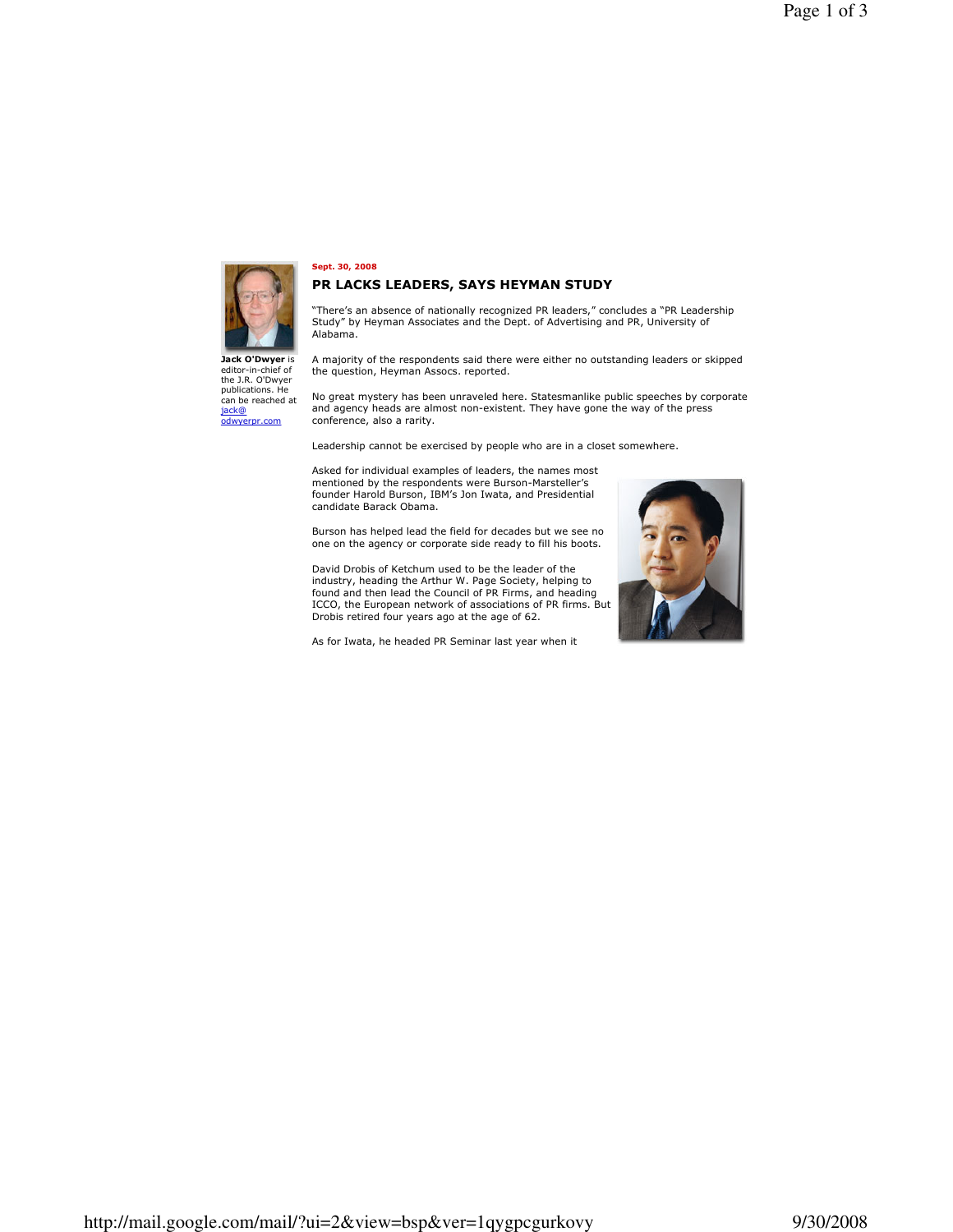dropped the "PR" from its name and was unavailable for comment. This was a time for a statesmanlike speech for a group that was founded in 1952 but we never got past assistants blocking the path to him.

Seminar itself is a model of near total secrecy.

Decades ago, outspoken PR pros were the norm. At one point in the 1970s, Hill & Knowlton published a 135-page book of dozens of speeches by executives at all levels.

## 'Profession Needs Leaders'



Prof. Bruce Berger, chairman of the University of Alabama's Ad/PR Dept., said the absence comes "at a time when the profession needs excellent leaders to strengthen its image and create ethical role models."

Prof. Bruce Berger, **Univ. of Alabama** 



Jon Iwata, senior VP,

marketing and comms.

for IBM

He would like the leadership Ketchum, carrying the issue "put on the agendas of professional associations,'

Olympic torch in 1996. implying that the PR trade organizations are falling down

in this regard.

The PR leadership study was conducted via an online national survey of more than 200 experienced PR professionals in various fields and company types and sizes, and a series of in-depth interviews of 20 diverse, young and highly successful emerging leaders.'

## Seitel, Paul are Real Leaders

Leadership in PR has to be conducted by PR execs speaking out and debating with various experts including those in the press. It is especially needed now as the nation tries to understand the Wall Street meltdown. Lack of public confidence could cause a ruinous run on banks.

The two PR people with a national reputations who appear often on TV interview shows in behalf of the industry are Fraser Seitel, author of the college text "The Practice of PR," former editor of PR Society's Strategist quarterly and who has written a twice-monthly column for odwyerpr.com McCain. for five years, and Mike Paul, former executive at Burson-

**Fraser Seitel on FOX News** Channel last wee discussing Sen. John

Marsteller and Hill & Knowlton who has had his own firm since 1994. Paul came up through the political ranks, working for elected officials at the local, state and national levels.

Both are PR "experts" that TV hosts have turned to hundreds of times. Seitel has been making appearances for 15 years and was on Fox three times last week, including one show where he was asked his opinion about John McCain skipping the Sept. 26 debate.

Both Seitel and Paul are invited because they are knowledgeable about current crises. Seitel has authored more than 50 essays on the handling of PR crises and 50+ on the basics of PR for odwyerpr.com.

Paul has averaged 3-4 appearances a week on TV news shows for many years including Fox, CNN, MSNBC and radio shows including WINS and National Public Radio.

> But the Heyman study gives short shrift to media relations, barely mentioning it. There is this sentence: "PR leaders must

Mike Paul appears on MSNBC's "Hardball."

be able to create a vision for how communications strategically connects an organization to its publics, and understand media technologies in order to successfully deliver messages.'

Media don't want "messages" delivered to them. They want dialogue.

PR leadership is needed now when secrecy and refusal to submit to government regulation (or the government's lax regulation) has led to a financial collapse.

O'Dwyer staffers called numerous PR execs for their views on this mess and got answers from some of them. These are by definition the leaders of the industry. Leadership in PR requires quick thinking because, as the saying goes, "media are traveling at blinding speed." They have to in order to keep up with the events. There's no such thing as PR leaders working behind the scenes. Eloquence, charisma and goodwill need to be publicly expressed and a dialoque set up with the relevant experts. Knowledge of subject matter and being on top of the latest news are key ingredients of PR leadership.

Among those commenting on the current crisis were IR veteran Ted Pincus: Rich Torrenzano, former VP-PR, NYSE; Dave Senay, CEO, Fleishman-Hillard; Mark Hass, CEO,<br>Manning, Selvage & Lee; Michael Kempner, CEO, MWW Group; Michael Petruzzello, CEO of Qorvis Comms., and Richard Goldstein, O'Dwyer financial columnist.

PR Professor Tim Penning's view that PR is "dialogue," stated 11 different ways in